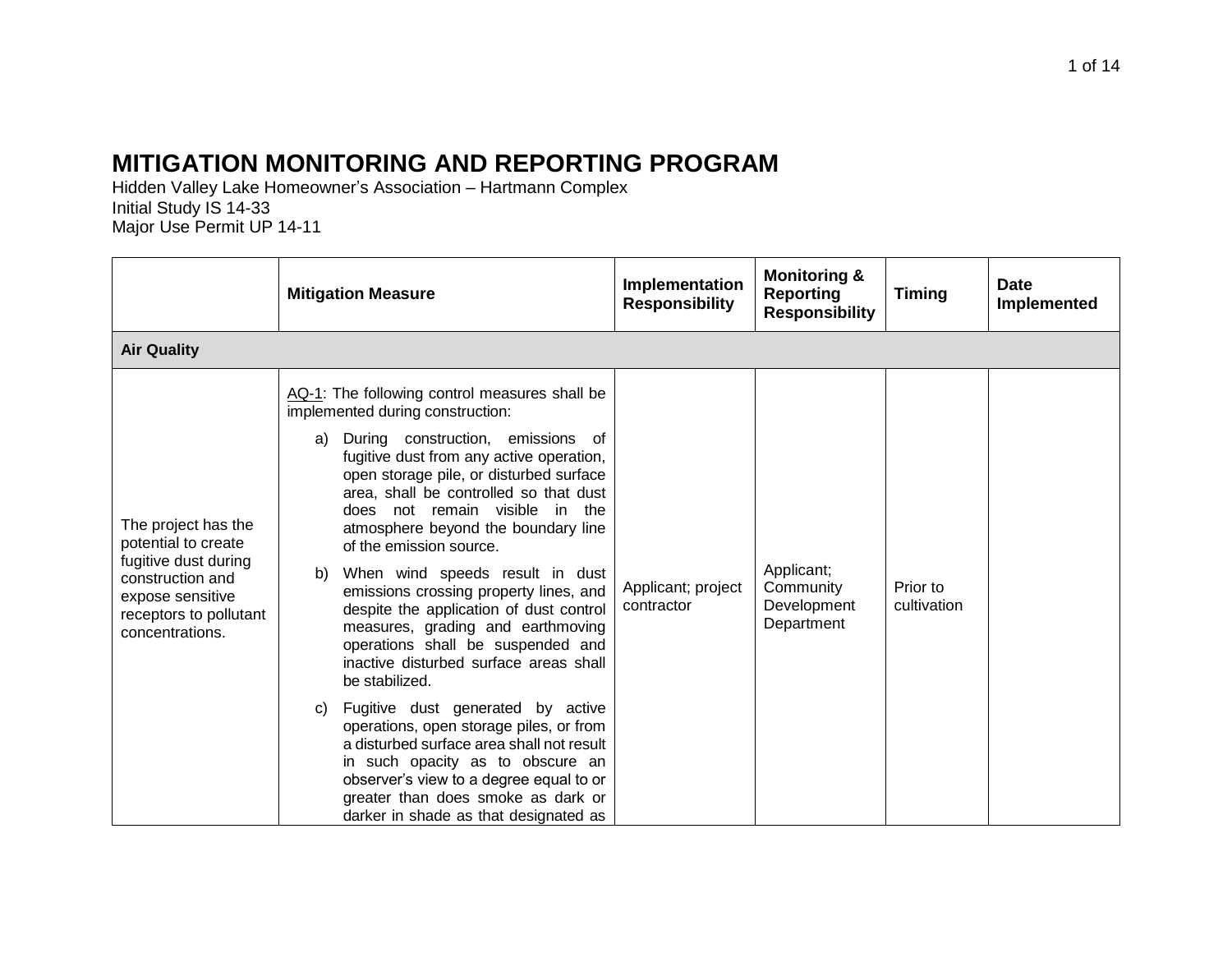|         | No. 2 on the Ringlemann Chart (or 40<br>percent opacity).                                                                                                                                                                                                                                                                                                                                                                                                                                                                       |  |  |
|---------|---------------------------------------------------------------------------------------------------------------------------------------------------------------------------------------------------------------------------------------------------------------------------------------------------------------------------------------------------------------------------------------------------------------------------------------------------------------------------------------------------------------------------------|--|--|
| d)      | All exposed soils shall be watered as<br>needed to prevent dust density as<br>described above and in order to prevent<br>dust from visibly exiting the property.                                                                                                                                                                                                                                                                                                                                                                |  |  |
| e)      | Any visible tracked out dirt on a paved<br>road where vehicles enter and exit the<br>work area must be removed at the end<br>of the workday or at least one time per<br>day. Removal shall be accomplished by<br>using wet sweeping or a HEPA filter<br>equipped vacuum device. Dirt from<br>vehicles exiting the site shall be<br>removed through the use of a gravel<br>pad, a tire shaker, a wheel wash<br>system, or a pavement extending for<br>not less than 50 feet from the<br>intersection with the paved public road. |  |  |
| t)      | All haul trucks transporting soil, sand,<br>or other loose material offsite shall be<br>covered.                                                                                                                                                                                                                                                                                                                                                                                                                                |  |  |
| g)      | All vehicle speeds on unpaved roads<br>shall be limited to 25 mph.                                                                                                                                                                                                                                                                                                                                                                                                                                                              |  |  |
| h)      | During construction the contractor<br>shall, where feasible, utilize existing<br>power sources (e.g., power poles) or<br>clean fuel (i.e. gasoline, biodiesel,<br>natural gas) generators rather than<br>temporary diesel power generators.                                                                                                                                                                                                                                                                                     |  |  |
| $\vert$ | Idling times shall be minimized either by<br>shutting equipment off when not in use<br>or reducing the maximum idling time to<br>5 minutes (as required by the California<br>airborne toxics control measure Title<br>13, Section 2485 of California Code of<br>Regulations [CCR]). Clear signage                                                                                                                                                                                                                               |  |  |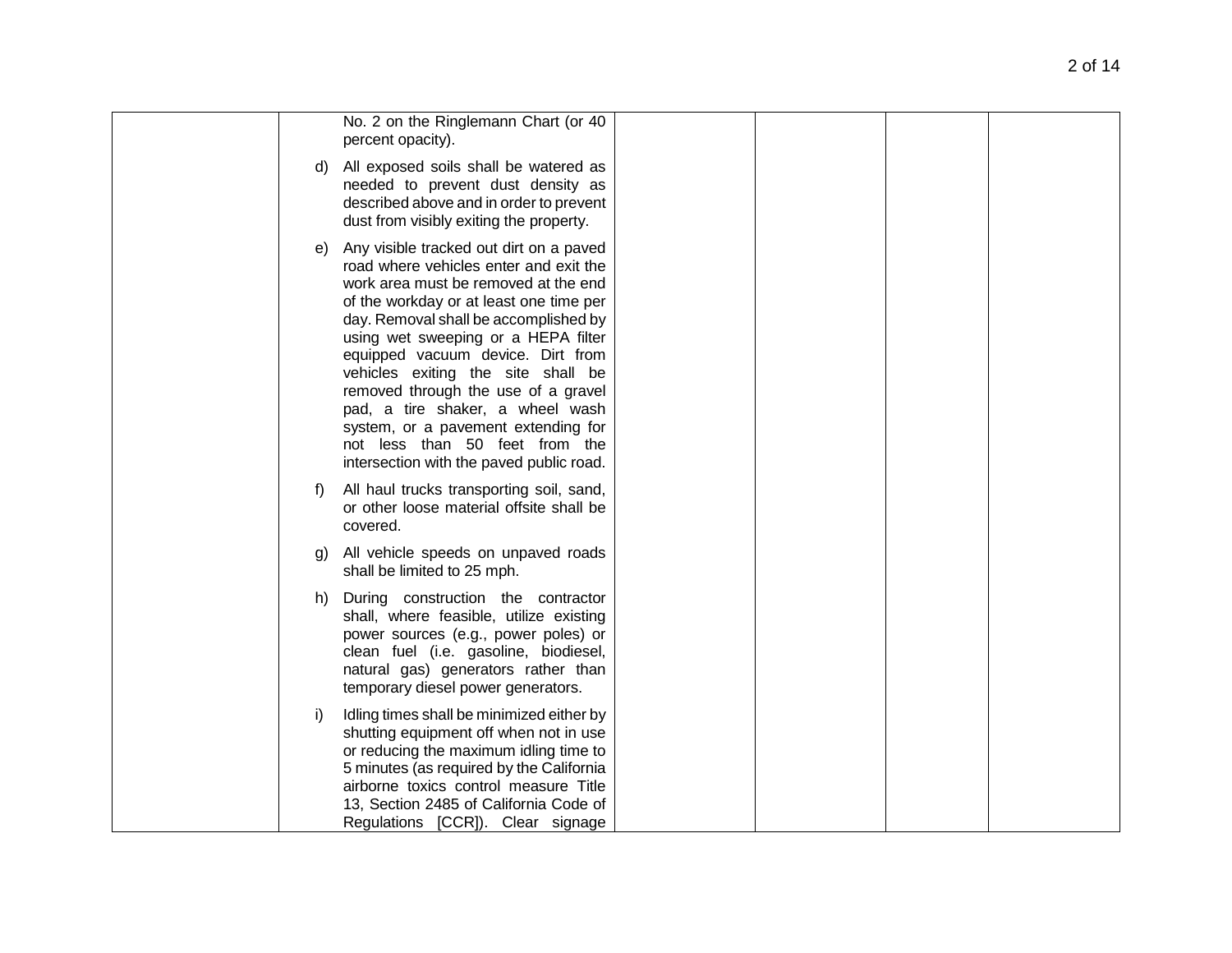|                                                                                                                                                            | shall be provided for construction<br>workers at all access points. Signs shall<br>be posted in the designated queuing<br>areas of the construction site to remind<br>off-road equipment operators that idling<br>time is limited to a maximum of 5<br>minutes.                                                                                                                                                                                                                                                                                                                                                                                                                                                                                                                            |                               |                                             |                                                |  |
|------------------------------------------------------------------------------------------------------------------------------------------------------------|--------------------------------------------------------------------------------------------------------------------------------------------------------------------------------------------------------------------------------------------------------------------------------------------------------------------------------------------------------------------------------------------------------------------------------------------------------------------------------------------------------------------------------------------------------------------------------------------------------------------------------------------------------------------------------------------------------------------------------------------------------------------------------------------|-------------------------------|---------------------------------------------|------------------------------------------------|--|
| <b>Biological Resources</b>                                                                                                                                |                                                                                                                                                                                                                                                                                                                                                                                                                                                                                                                                                                                                                                                                                                                                                                                            |                               |                                             |                                                |  |
| Construction<br>activities associated<br>with the proposed<br>Project have the<br>potential to indirectly<br>significantly impact<br>habitat for sensitive | BIO-1: Should work commence during the<br>nesting season (February 15 to September 15),<br>a preconstruction nesting bird survey shall be<br>conducted by a qualified biologist no more than<br>five days prior to the start of ground disturbing<br>activities. Areas within 500 feet of construction<br>shall be surveyed as possible for active nests.<br>Should an active nest be identified, a<br>"disturbance-free" buffer shall be established by<br>the qualified biologist based on the needs of the<br>species identified. The buffer shall remain in<br>place until the biologist determines that the nest<br>is no longer active. Should construction cease<br>for a period of five days or more, an additional<br>pre-construction nesting bird survey shall be<br>conducted. | Qualified<br><b>Biologist</b> | Applicant                                   | Throughout<br>construction<br>activities       |  |
| species                                                                                                                                                    | BIO-2: Prior to removal of trees with a diameter<br>at breast height (dbh) exceeding six inches, a<br>qualified biologist shall conduct a survey of<br>trees to determine whether trees with potential<br>bat roosts are scheduled for removal. If trees<br>scheduled for removal do not have roost<br>habitat, then no further mitigation is necessary.<br>If trees scheduled for removal are observed<br>with roost habitat, the trees shall be removed<br>over a two-day process as outlined below:<br>Removal shall occur while bats are not<br>actively utilizing the potential roost                                                                                                                                                                                                 | Qualified<br><b>Biologist</b> | Applicant;<br>Qualified<br><b>Biologist</b> | Prior to<br>ground<br>disturbing<br>activities |  |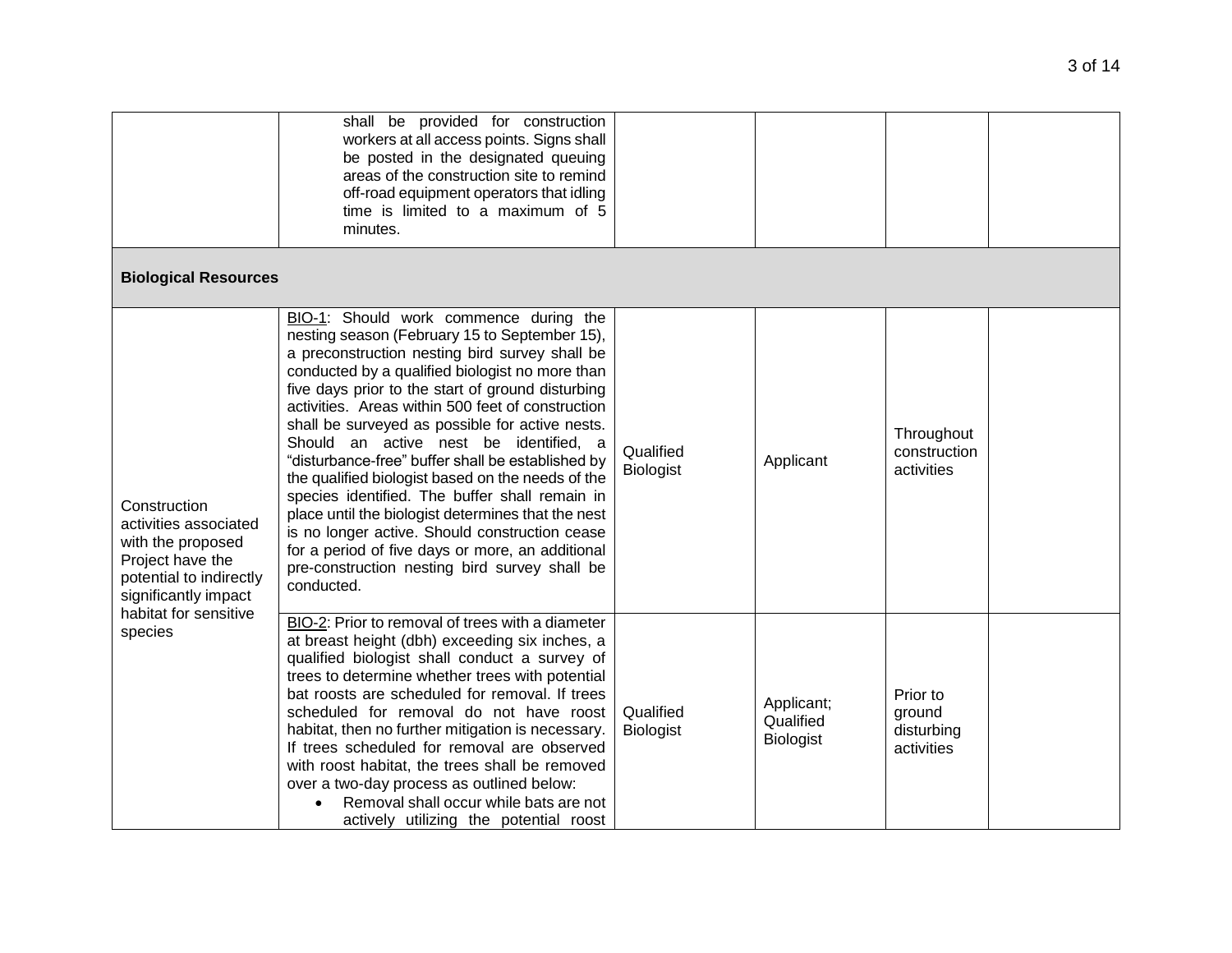| tree. Removal shall occur as possible<br>outside of maternity season. The<br>maternity roosting season for bats is<br>approximately February 1 through<br>September 1 (but varies due to rainfall<br>and temperature). The best time for<br>removal of structures that may support<br>maternity roosting is<br>between<br>February 1 and April 15.<br>On day 1, branches and small limbs<br>not containing potential bat roost<br>habitat (cavities, crevices, exfoliating<br>bark, etc.) shall be removed using<br>chainsaws only.<br>On day 2, the remainder of the tree<br>shall be removed.                                                    |                               |                                             |                                    |  |
|----------------------------------------------------------------------------------------------------------------------------------------------------------------------------------------------------------------------------------------------------------------------------------------------------------------------------------------------------------------------------------------------------------------------------------------------------------------------------------------------------------------------------------------------------------------------------------------------------------------------------------------------------|-------------------------------|---------------------------------------------|------------------------------------|--|
| BIO-3: A pre-construction survey for FYLF shall<br>be conducted by a qualified biologist within five<br>days of initiating ground disturbing activities.<br>Surveys shall cover between left and right<br>bankfull at least 500 feet upstream and 500 feet<br>downstream of the work area as accessible.<br>Surveys shall extend up to 30 feet above<br>bankfull within 100 feet of work areas when<br>suitable, accessible habitat is present.                                                                                                                                                                                                    |                               |                                             | Prior to                           |  |
| Work within 100 feet of Coyote Creek shall<br>occur during the dry months (July 1 through<br>October 31) as possible. Timing shall also<br>occur outside of the FYLF breeding season<br>(March 1 to June 30) to the extent possible. If<br>work must occur between October 31 and June<br>30, a monitor shall be present, or FYLF shall be<br>excluded from active work areas by an<br>exclusionary fence that is at least 24 inches tall<br>and has a no-climb barrier installed along the<br>top. Prior to commencement of work, a qualified<br>biologist will inspect the fence and work area to<br>ensure proper installation and clearance of | Qualified<br><b>Biologist</b> | Applicant;<br>Qualified<br><b>Biologist</b> | ground<br>disturbing<br>activities |  |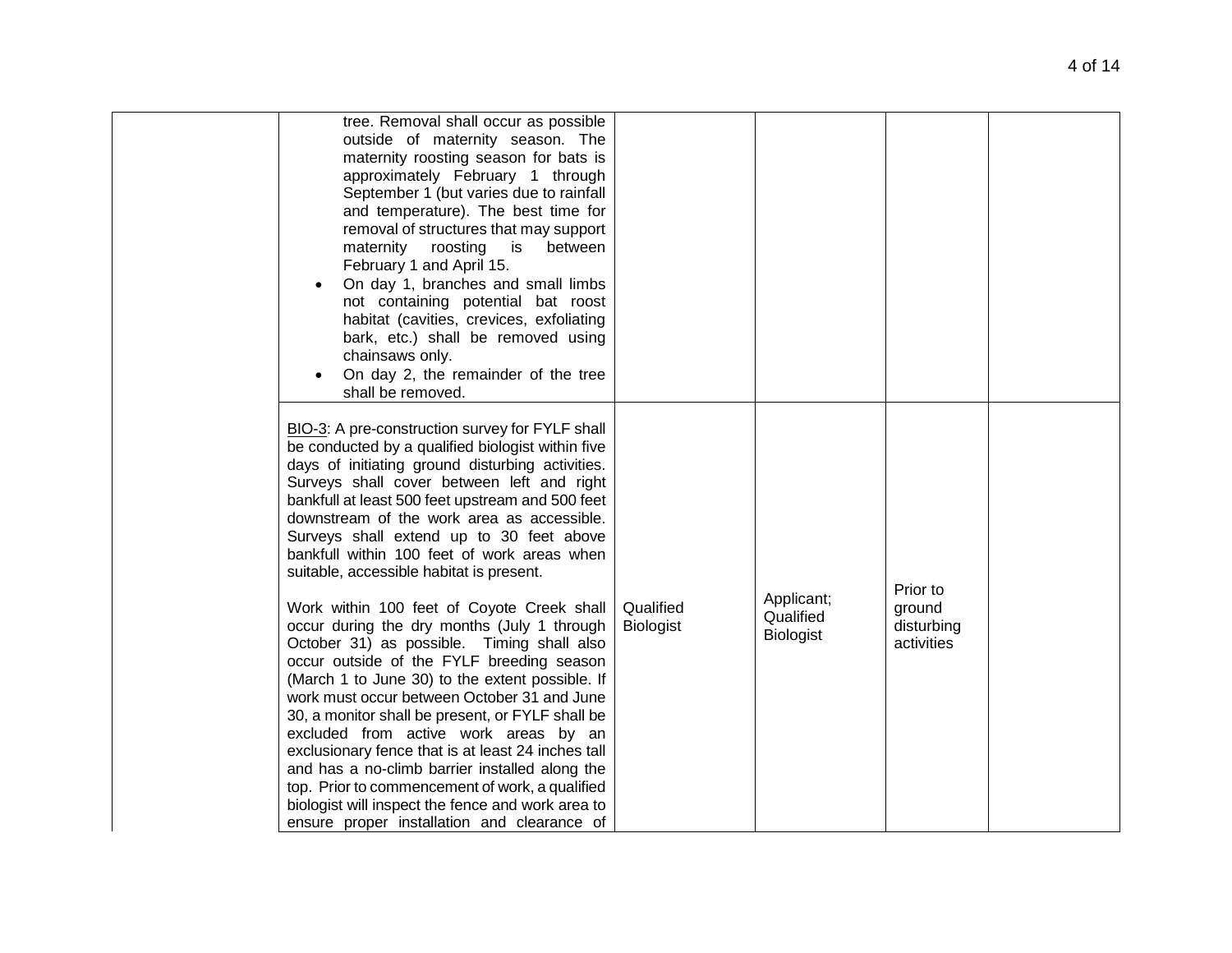|                                                                                                                                                                        | FYLF. These measures shall be implemented in                                                                                                                                                                                                                                                                                                                                                                                                                                                                                                                                                                                                                                                                                                                                                                                 |                                                      |           |                                                                               |  |
|------------------------------------------------------------------------------------------------------------------------------------------------------------------------|------------------------------------------------------------------------------------------------------------------------------------------------------------------------------------------------------------------------------------------------------------------------------------------------------------------------------------------------------------------------------------------------------------------------------------------------------------------------------------------------------------------------------------------------------------------------------------------------------------------------------------------------------------------------------------------------------------------------------------------------------------------------------------------------------------------------------|------------------------------------------------------|-----------|-------------------------------------------------------------------------------|--|
|                                                                                                                                                                        | the following manner:                                                                                                                                                                                                                                                                                                                                                                                                                                                                                                                                                                                                                                                                                                                                                                                                        |                                                      |           |                                                                               |  |
|                                                                                                                                                                        | If a work area is within 100 feet of<br>Coyote Creek, a monitor will be present<br>during work and will ensure that no<br>FYLF are impacted. Observed FYLF<br>will be avoided by construction<br>activities by at least 50 feet unless the<br>monitor is positioned between the<br>FYLF and the construction activity.<br>Work areas can alternatively be<br>separated from Coyote Creek by<br>exclusionary fencing as described<br>above and no monitoring would be<br>required. If exclusionary fencing is<br>utilized, fencing must extend the length<br>of the active work area plus 100 feet<br>downstream and upstream, unless<br>impeded by Hartmann Road.<br>If a FYLF is found in a work area and<br>cannot be avoided, the qualified<br>biologist will coordinate with CDFW to<br>develop an acceptable relocation |                                                      |           |                                                                               |  |
|                                                                                                                                                                        | strategy.                                                                                                                                                                                                                                                                                                                                                                                                                                                                                                                                                                                                                                                                                                                                                                                                                    |                                                      |           |                                                                               |  |
|                                                                                                                                                                        | <b>Cultural Resources and Tribal Cultural Resources</b>                                                                                                                                                                                                                                                                                                                                                                                                                                                                                                                                                                                                                                                                                                                                                                      |                                                      |           |                                                                               |  |
| Construction of the<br>Project has the<br>potential for<br>accidental discovery<br>of unknown,<br>undiscovered cultural<br>resources and tribal<br>cultural resources. | CR-1: Prior to the initiation of ground-disturbing<br>activities all construction personnel shall be<br>trained in the protection of cultural resources,<br>the recognition of buried cultural remains, and<br>the notification procedures to be followed upon<br>the discovery of archaeological materials,<br>including Native American burials. The training<br>shall be presented by an archaeologist who<br>meets the Secretary of Interior's Standards for<br>Prehistoric and Historic Archaeology and by a<br>Native American representative and should<br>include recognition of both prehistoric and<br>historic resources. Personnel shall<br>be                                                                                                                                                                   | Project<br>contractor;<br>Qualified<br>archaeologist | Applicant | During site<br>preparation<br>and<br>throughout<br>construction<br>activities |  |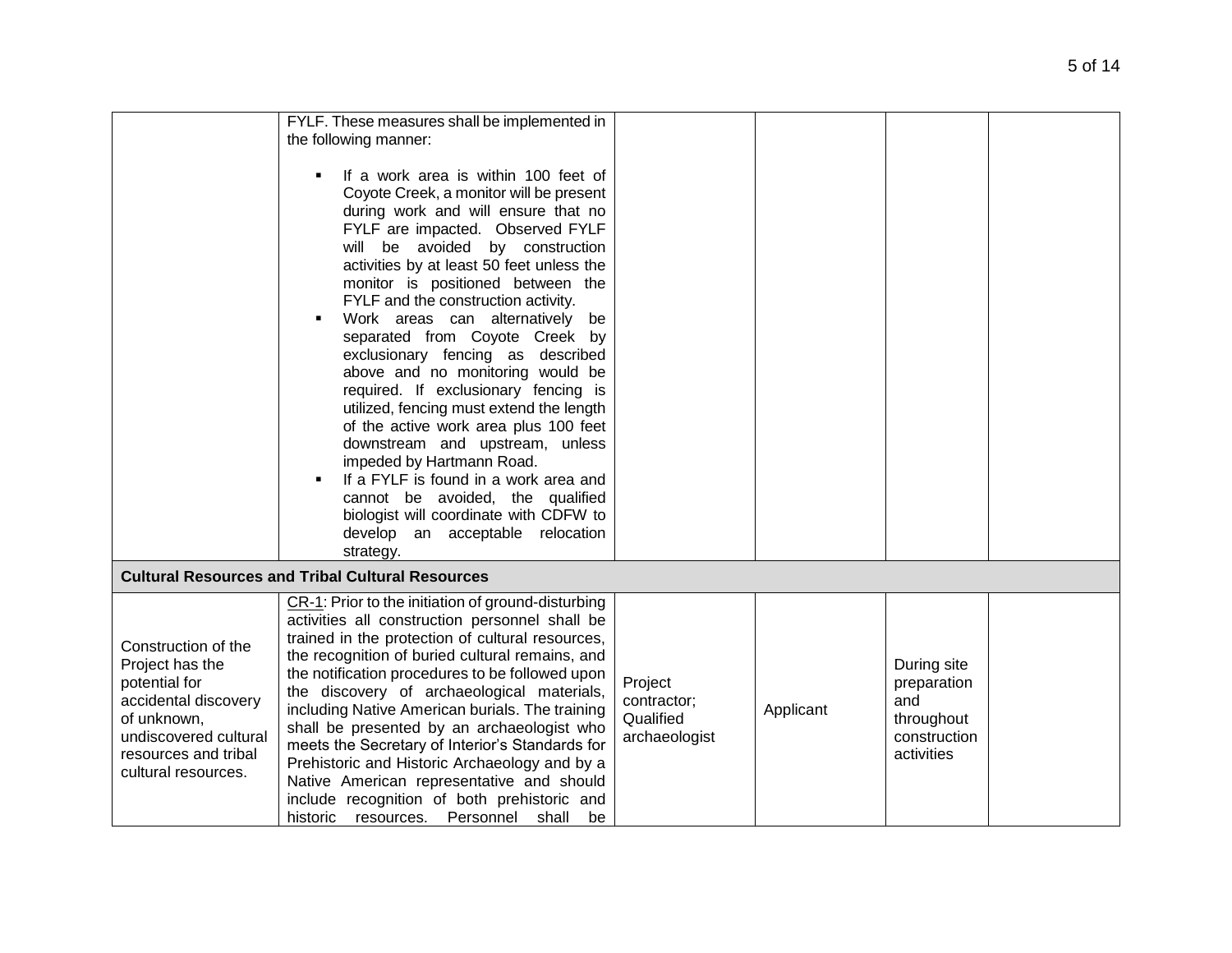| instructed that unauthorized collection or<br>disturbance of artifacts or other cultural<br>materials is illegal, and that violators will be<br>subject to prosecution under the appropriate<br>state and federal laws. Supervisors shall also<br>be briefed on the consequences of intentional<br>or inadvertent damage to cultural resources.                                                                                                                                                                                                                                                                                                                                                                                                                                                                                                                                                                                                                                                                                                                                                                                                                                                                                                                                                                |                                                                 |           |                                                                                 |  |
|----------------------------------------------------------------------------------------------------------------------------------------------------------------------------------------------------------------------------------------------------------------------------------------------------------------------------------------------------------------------------------------------------------------------------------------------------------------------------------------------------------------------------------------------------------------------------------------------------------------------------------------------------------------------------------------------------------------------------------------------------------------------------------------------------------------------------------------------------------------------------------------------------------------------------------------------------------------------------------------------------------------------------------------------------------------------------------------------------------------------------------------------------------------------------------------------------------------------------------------------------------------------------------------------------------------|-----------------------------------------------------------------|-----------|---------------------------------------------------------------------------------|--|
| CR-2: Impacts to surface and subsurface<br>cultural resources not previously identified<br>shall mitigated through the implementation of a<br>monitoring program during demolition and<br>grubbing,<br>construction<br>grading,<br>and<br>excavation. Native American consultation shall<br>also be undertaken as part of this mitigation<br>measure. The monitoring program shall<br>include the following:<br>Retention of a Qualified Archaeologist.<br>٠<br>A qualified archaeologist shall be<br>retained to implement a monitoring<br>and recovery program during all<br>ground-disturbing activity associated<br>with the Project, including grubbing,<br>grading, and excavation. The qualified<br>archaeologist shall meet the Secretary<br>of Interior's Professional Standards for<br>prehistoric and historic archaeology.<br><b>Preconstruction Briefing. Construction</b><br>personnel shall be briefed by the<br>qualified archaeologist on procedures<br>to be followed in the event that unique<br>archaeological resources, historical<br>resources, or human remains are<br>encountered during construction. The<br>qualified archaeologist shall<br>be<br>required to provide a telephone<br>number where they can be reached by<br>construction<br>the<br>contractor,<br>as<br>necessary. | Applicant, Project<br>contractor;<br>Qualified<br>archaeologist | Applicant | Prior to site<br>preparation<br>and<br>throughout<br>construction<br>activities |  |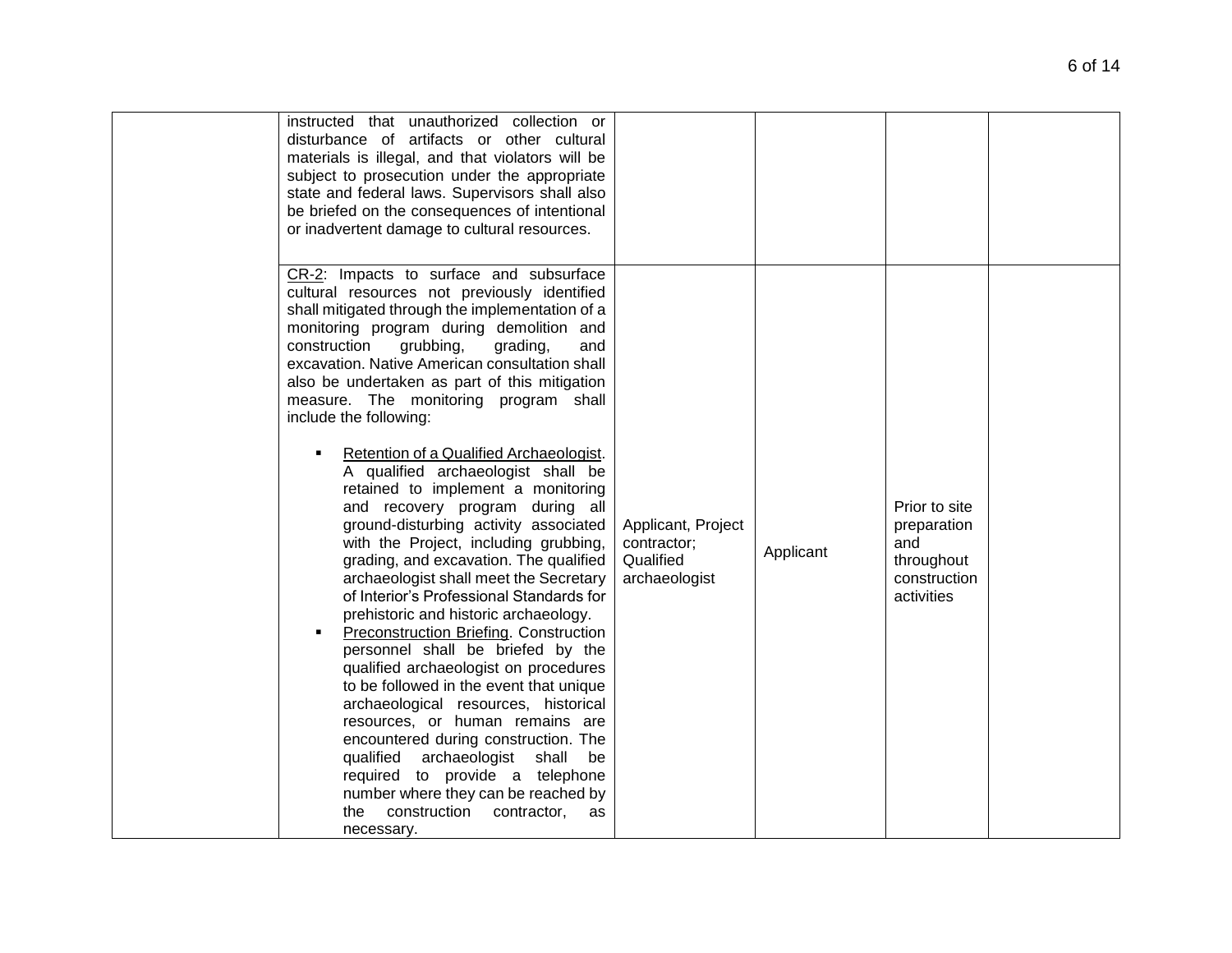|  | Construction<br>Monitoring.<br>An<br>archaeological monitor working under<br>the supervision of the qualified<br>archaeologist shall observe all initial<br>ground-disturbing activities associated<br>with the project, including grubbing,<br>grading, and excavations. The monitor<br>shall<br>be<br>authorized<br>to<br>halt<br>construction, if necessary, in the<br>immediate area where buried cultural<br>remains are encountered. Prior to the<br>resumption of grading activities in the<br>immediate vicinity of the cultural<br>remains, Lake County shall provide<br>the qualified archaeologist with the<br>necessary resources to identify and<br>implement a program for the<br>appropriate disposition of those<br>remains. |  |  |
|--|----------------------------------------------------------------------------------------------------------------------------------------------------------------------------------------------------------------------------------------------------------------------------------------------------------------------------------------------------------------------------------------------------------------------------------------------------------------------------------------------------------------------------------------------------------------------------------------------------------------------------------------------------------------------------------------------------------------------------------------------|--|--|
|  | Monitoring Report. A complete set of<br>the daily monitoring logs shall be kept<br>on site throughout the earth-moving<br>activities and be available<br>for<br>inspection. The daily monitoring log<br>shall be keyed to a location map to<br>indicate the area monitored, date,<br>assigned personnel, and results of<br>monitoring, including the recovery of<br>archaeological material, sketches of<br>recovered materials, and associated<br>geographic site data. Within 90 days of<br>the completion of the archaeological<br>monitoring, a monitoring report shall<br>be submitted to Lake County and filed<br>with the NWIC.                                                                                                       |  |  |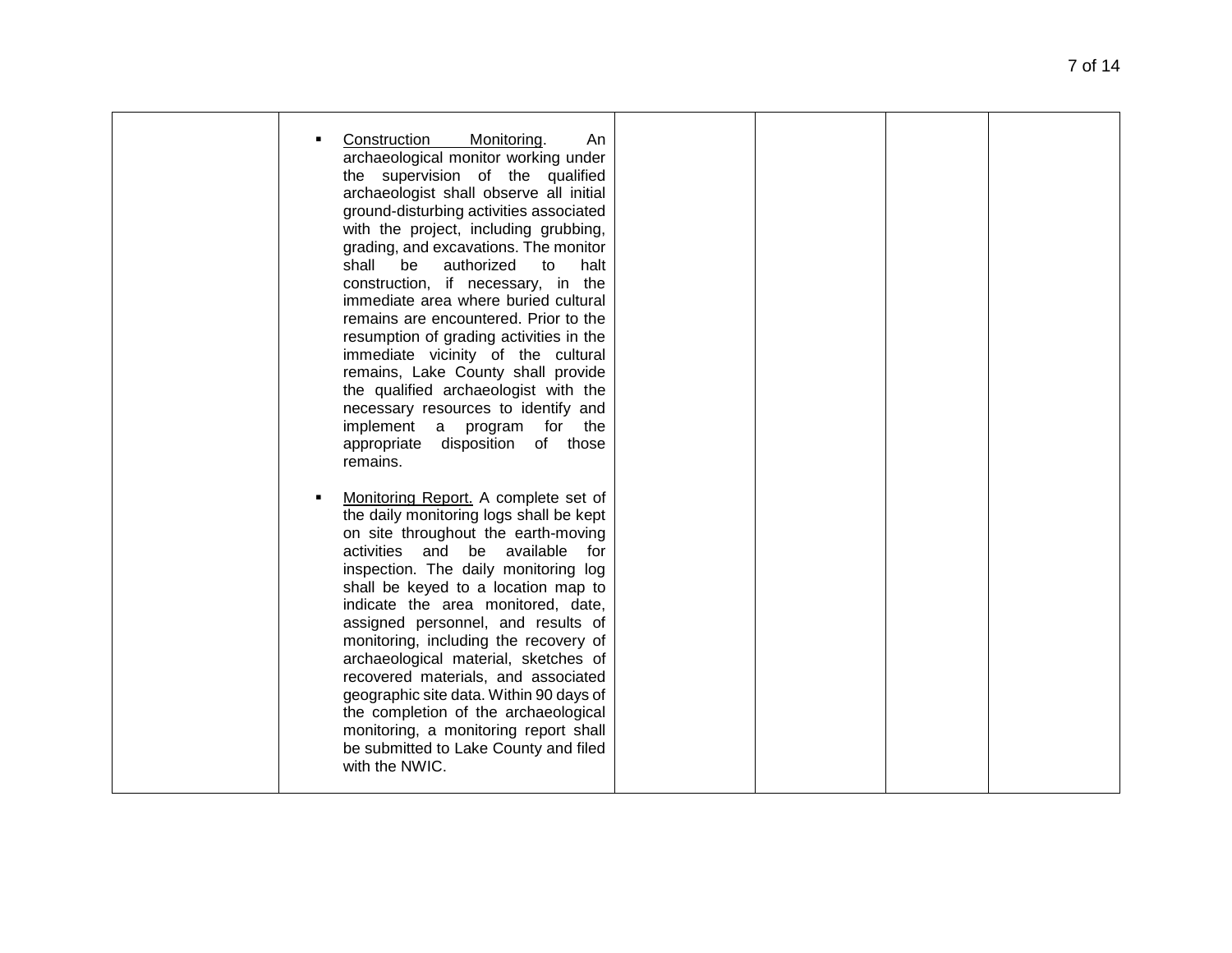| CR-3: In the event of an accidental discovery<br>or recognition of any human remains, PRC<br>Section 5097.98 must be followed. If there is a<br>discovery or recognition of human remains<br>during project-related earthmoving activities,<br>the following steps shall be taken:<br>1. There shall be no further excavation or<br>disturbance of the specific location or<br>nearby<br>area<br>reasonably<br>any<br>suspected to overlie adjacent human<br>remains until the Lake County Coroner<br>is contacted to determine if the<br>remains are Native American and if an<br>investigation of the cause of death is<br>required. If the coroner determines the<br>remains are Native American, the<br>coroner shall contact the NAHC within<br>24 hours, and the NAHC shall identify<br>the person or persons it believes to be<br>the "most likely descendant" of the<br>deceased Native American. The most<br>likely<br>descendant<br>may<br>make<br>recommendations to the landowner or<br>the person responsible for the<br>excavation work, for means of treating<br>or disposing of, with appropriate<br>dignity, the human remains, and any<br>associated grave goods as provided in<br>PRC Section 5097.98, or<br>2. Where the following conditions occur,<br>the landowner or his/her authorized<br>representative shall rebury the Native<br>American<br>human<br>remains<br>and<br>goods<br>with<br>associated<br>grave<br>either<br>appropriate<br>dignity<br>in<br>with<br>accordance<br>the<br>recommendations of the most likely | Applicant, Tribe<br>or Qualified<br>archaeologist | Applicant | Within 90<br>days of use<br>permit<br>issuance |  |
|-------------------------------------------------------------------------------------------------------------------------------------------------------------------------------------------------------------------------------------------------------------------------------------------------------------------------------------------------------------------------------------------------------------------------------------------------------------------------------------------------------------------------------------------------------------------------------------------------------------------------------------------------------------------------------------------------------------------------------------------------------------------------------------------------------------------------------------------------------------------------------------------------------------------------------------------------------------------------------------------------------------------------------------------------------------------------------------------------------------------------------------------------------------------------------------------------------------------------------------------------------------------------------------------------------------------------------------------------------------------------------------------------------------------------------------------------------------------------------------------------------------------------------------------------------|---------------------------------------------------|-----------|------------------------------------------------|--|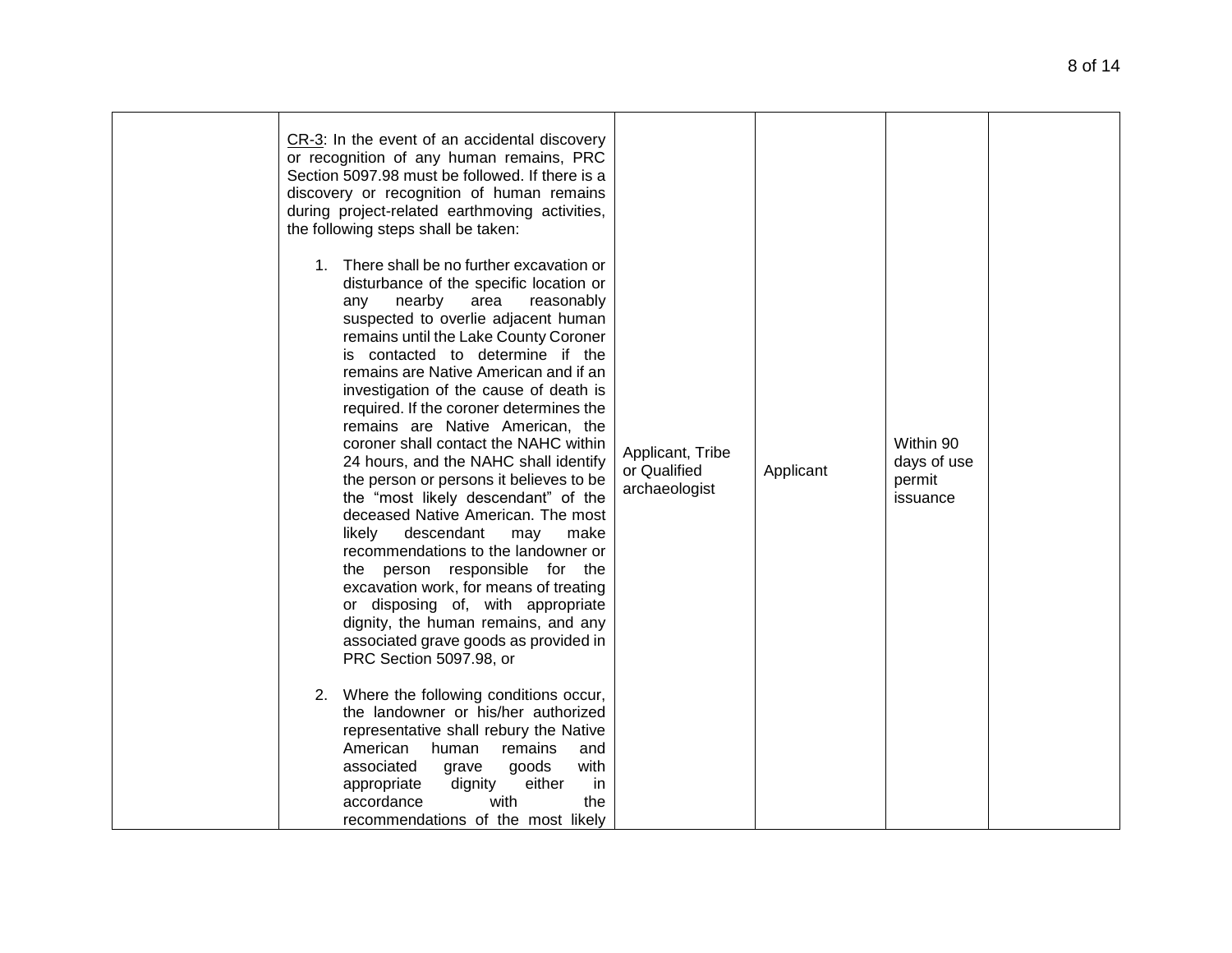| descendent or on the project area in a<br>location not subject to further<br>subsurface disturbance:<br>The NAHC is unable to<br>$\blacksquare$<br>identify<br>likely<br>most<br>a<br>descendent or the most likely<br>descendent failed to make a<br>recommendation within 48<br>hours after being notified by<br>the commission;<br>descendent identified<br>The<br>$\blacksquare$<br>fails<br>to<br>make<br>a<br>recommendation; or<br>The<br>landowner<br>his<br>٠<br>or<br>authorized<br>representative<br>rejects the recommendation of<br>the descendent, and the<br>mediation by the NAHC fails to<br>provide measures acceptable<br>to the landowner. |                                             |                                             |                                                            |  |
|----------------------------------------------------------------------------------------------------------------------------------------------------------------------------------------------------------------------------------------------------------------------------------------------------------------------------------------------------------------------------------------------------------------------------------------------------------------------------------------------------------------------------------------------------------------------------------------------------------------------------------------------------------------|---------------------------------------------|---------------------------------------------|------------------------------------------------------------|--|
| CR-4: The Cultural Resources Treatment and<br>Monitoring Agreement (Attachment 3) entered<br>into between the Middletown Rancheria of<br>Pomo Indians of California and the Hidden<br>Valley Lake Association shall be adhered to in<br>order to formalize procedures for the protection<br>and treatment of Native American cultural<br>resources, as defined by the agreement.                                                                                                                                                                                                                                                                               | Applicant,<br>Middletown<br>Rancheria Tribe | Applicant,<br>Middletown<br>Rancheria Tribe | During<br>construction<br>and all<br>ground<br>disturbance |  |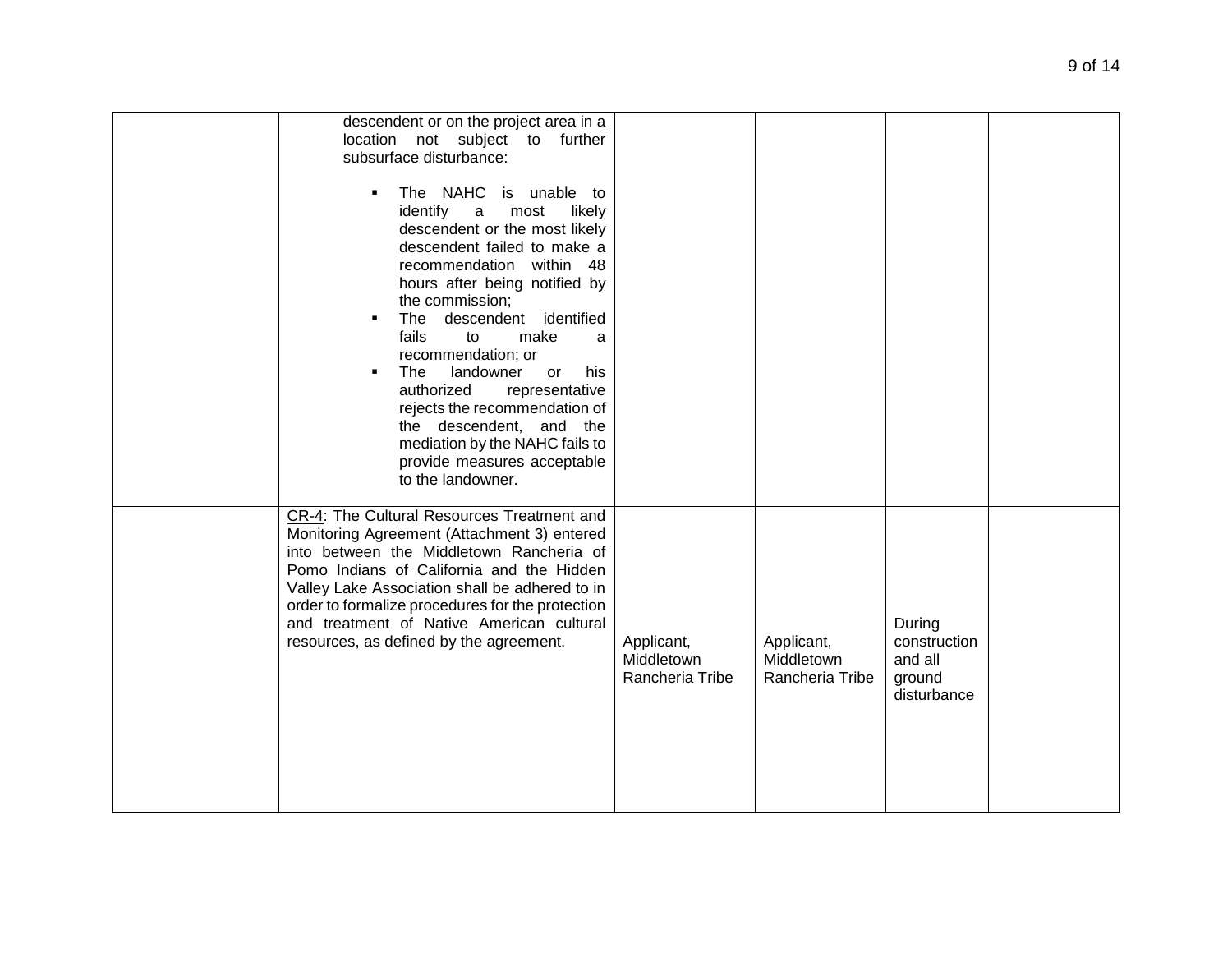| <b>Geology and Soils</b>                                                                                                                                                                                    |                                                                                                                                                                                                                                                                                                                                                                                                                                                                                                                                                                                                                                                                                                             |                                  |           |                                                                                               |  |  |  |
|-------------------------------------------------------------------------------------------------------------------------------------------------------------------------------------------------------------|-------------------------------------------------------------------------------------------------------------------------------------------------------------------------------------------------------------------------------------------------------------------------------------------------------------------------------------------------------------------------------------------------------------------------------------------------------------------------------------------------------------------------------------------------------------------------------------------------------------------------------------------------------------------------------------------------------------|----------------------------------|-----------|-----------------------------------------------------------------------------------------------|--|--|--|
| There is some<br>potential for<br>geological-related<br>impacts from the<br>project; therefore<br>mitigation measures<br>are incorporated to<br>mitigate noise-related<br>impacts.                          | GEO-1: In the event of any inadvertent<br>discovery of paleontological resources, all<br>work within a 50-foot radius of the find shall be<br>halted and the County shall be notified.<br>Workers shall avoid altering the materials until<br>a professional paleontologist can evaluate the<br>of<br>the<br>significance<br>find<br>and<br>make<br>recommendations to the County on the<br>measures that shall be implemented to protect<br>the discovered resources.                                                                                                                                                                                                                                      | Applicant; Project<br>contractor | Applicant | During site<br>preparation<br>and<br>construction<br>activities                               |  |  |  |
| <b>Hazards and Hazardous Materials</b>                                                                                                                                                                      |                                                                                                                                                                                                                                                                                                                                                                                                                                                                                                                                                                                                                                                                                                             |                                  |           |                                                                                               |  |  |  |
| There is some<br>potential for<br>hazardous material-<br>related impacts from<br>the project; therefore<br>mitigation measures<br>are incorporated to<br>mitigate hazardous<br>material-related<br>impacts. | HAZ-1: An accidental spill prevention and<br>response plan shall be developed which will<br>include a list of all hazardous materials used<br>and/or stored on the Project Site during<br>construction<br>activities:<br>appropriate<br>information about initial spill response,<br>containment, and cleanup strategies; and a<br>list of appropriate County contact information.<br>The spill prevention and response plan shall<br>be included as a component of the SWPPP<br>described in Mitigation Measure HYD-1. The<br>plan shall require containment equipment and<br>sufficient supplies to combat spills of oil or<br>hazardous substances shall be on site at all<br>times during construction. | Applicant; Project<br>contractor | Applicant | During site<br>preparation<br>and<br>construction<br>activities;<br>during life of<br>project |  |  |  |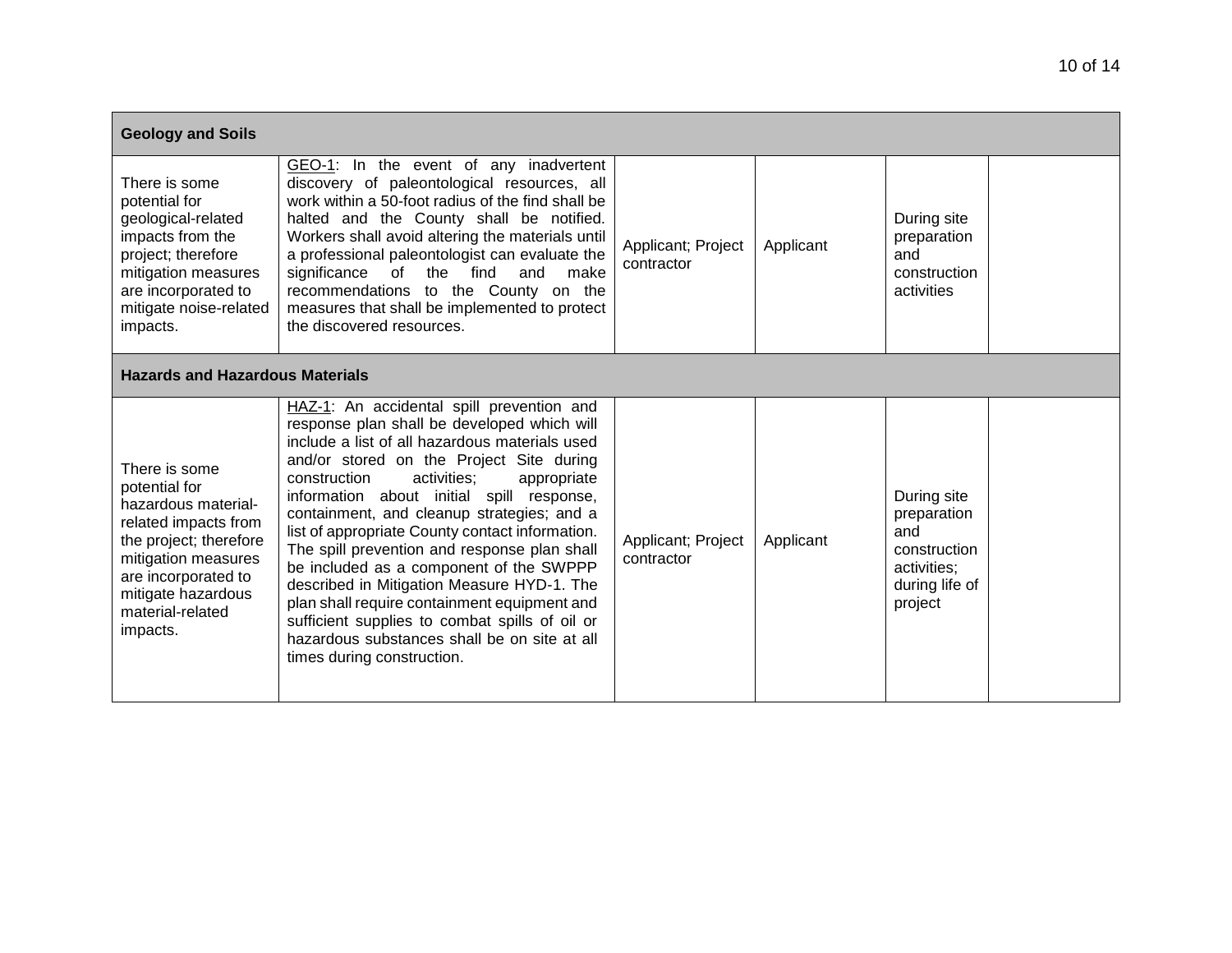|                                                                                                                                                 | HAZ-2: Materials containing asbestos shall<br>be properly removed in accordance with State<br>OSHA and Federal regulations (CCR & CFR)<br>by a licensed Asbestos Abatement Contractor<br>certified by the State of California Division of<br>Occupational Safety and Health, prior to any<br>renovation and/or demolition that may disturb<br>asbestos containing material. Containment<br>and disposal of asbestos-containing material<br>shall be in accordance with the Local EPA Air<br><b>Quality Management District.</b>                                                                            | Applicant,<br>contractor | Applicant | During<br>construction<br>; for the life<br>of the<br>project   |  |
|-------------------------------------------------------------------------------------------------------------------------------------------------|------------------------------------------------------------------------------------------------------------------------------------------------------------------------------------------------------------------------------------------------------------------------------------------------------------------------------------------------------------------------------------------------------------------------------------------------------------------------------------------------------------------------------------------------------------------------------------------------------------|--------------------------|-----------|-----------------------------------------------------------------|--|
|                                                                                                                                                 | HAZ-3: During construction, staging areas,<br>welding areas, or areas slated<br>for<br>development<br>using<br>spark-producing<br>equipment shall be cleared of dried<br>vegetation or other materials that could serve<br>as fire fuel. To the extent feasible, the<br>contractor shall keep these areas clear of<br>combustible materials in order to maintain a<br>fire break. Any construction equipment that<br>normally includes a spark arrester shall be<br>equipped with an arrester in good working<br>order. This includes, but is not limited to,<br>vehicles, heavy equipment, and chainsaws. | Applicant,<br>contractor | Applicant | During<br>construction<br>: for the life<br>of the<br>project   |  |
| <b>Hydrology and Water Quality</b>                                                                                                              |                                                                                                                                                                                                                                                                                                                                                                                                                                                                                                                                                                                                            |                          |           |                                                                 |  |
| There is some<br>potential for impacts<br>to hydrology and<br>water quality;<br>therefore the<br>following mitigation<br>measures are<br>added. | HYD-1: The Project Applicant shall obtain<br>coverage under the NPDES Construction<br>General Permit prior to<br>initiation of<br>construction activities. The State Water<br>Resources Control Board (SWRCB) requires<br>that construction sites have adequate control<br>measures to reduce the discharge of<br>sediment and other pollutants to streams to<br>ensure compliance with Section 303 of the<br>Clean Water Act (CWA). To comply with the                                                                                                                                                    | Applicant,<br>contractor | Applicant | During<br>construction<br>and for the<br>life of the<br>project |  |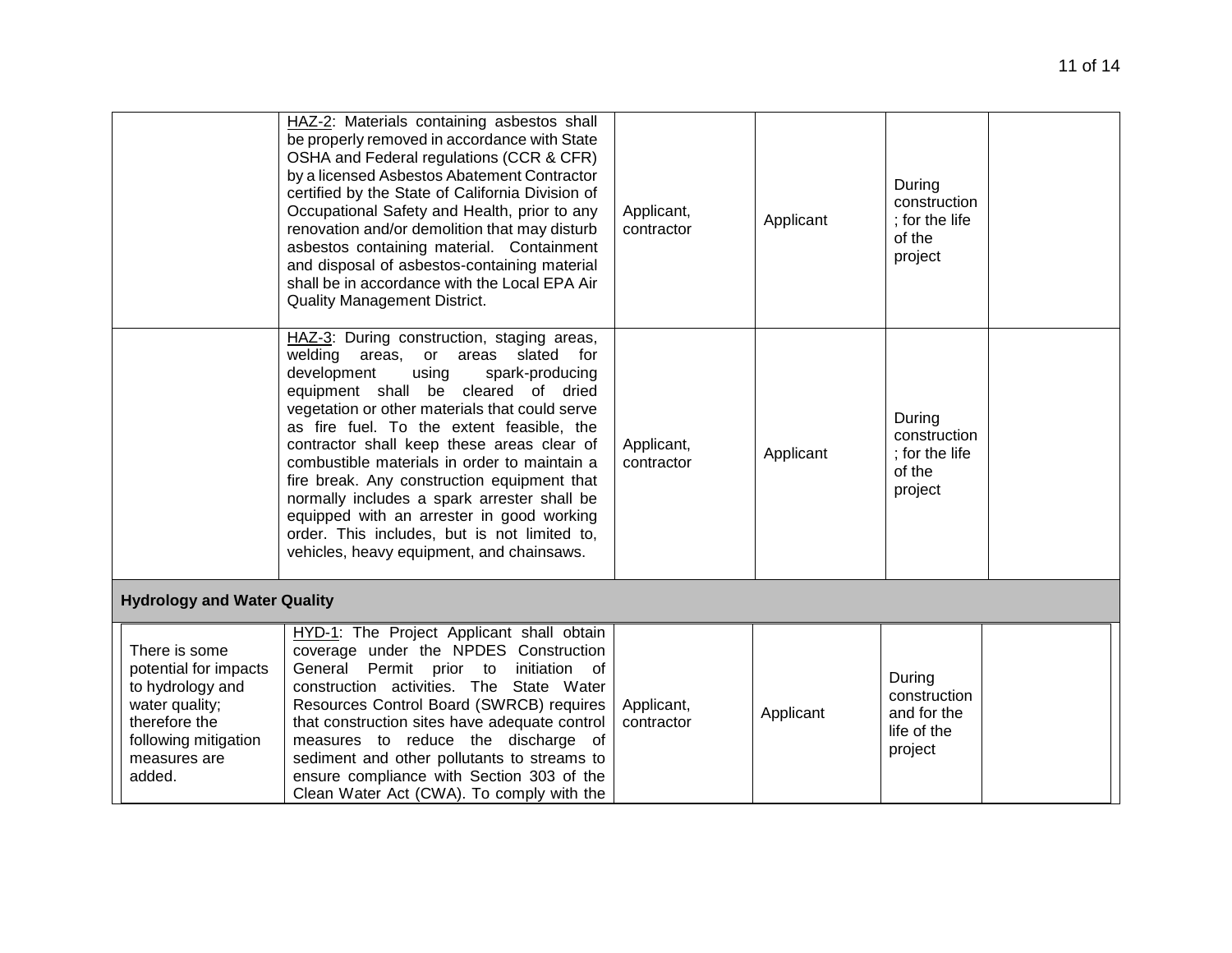| NPDES permit, a Notice of Intent shall be filed  |  |
|--------------------------------------------------|--|
| with the SWRCB.                                  |  |
|                                                  |  |
| A SWPPP shall be approved prior to               |  |
|                                                  |  |
| construction. The SWPPP shall include a          |  |
| detailed, site-specific listing of the potential |  |
| sources of stormwater pollution; pollution       |  |
| prevention measures (erosion and sediment        |  |
| control measures and measures to control         |  |
| non-stormwater discharges and hazardous          |  |
|                                                  |  |
| spills) including a description of the type and  |  |
| location of erosion and sediment control         |  |
| BMPs to be implemented at the Project Site;      |  |
| and a BMP monitoring and maintenance             |  |
| schedule to determine the amount of              |  |
| pollutants leaving the Project Site. A copy of   |  |
|                                                  |  |
| the SWPPP shall be kept on the Project Site.     |  |
| Water quality BMPs identified in the SWPPP       |  |
| may include, but are not limited to, the         |  |
| followng:                                        |  |
|                                                  |  |
| Areas where ground disturbance                   |  |
| occurs shall be identified in advance of         |  |
|                                                  |  |
| construction and limited to approved             |  |
| areas.                                           |  |
| Vehicular construction traffic shall be          |  |
|                                                  |  |
| confined to the designated access                |  |
| routes and staging areas.                        |  |
|                                                  |  |
|                                                  |  |
| Equipment maintenance and cleaning               |  |
| shall be confined to staging areas. No           |  |
| vehicle maintenance shall occur on-              |  |
| site during construction.                        |  |
|                                                  |  |
| Supervisory construction personnel               |  |
| shall be informed of environmental               |  |
| concerns, permit conditions, and final           |  |
| project specifications. Said personnel           |  |
| shall be responsible for instructing on-         |  |
|                                                  |  |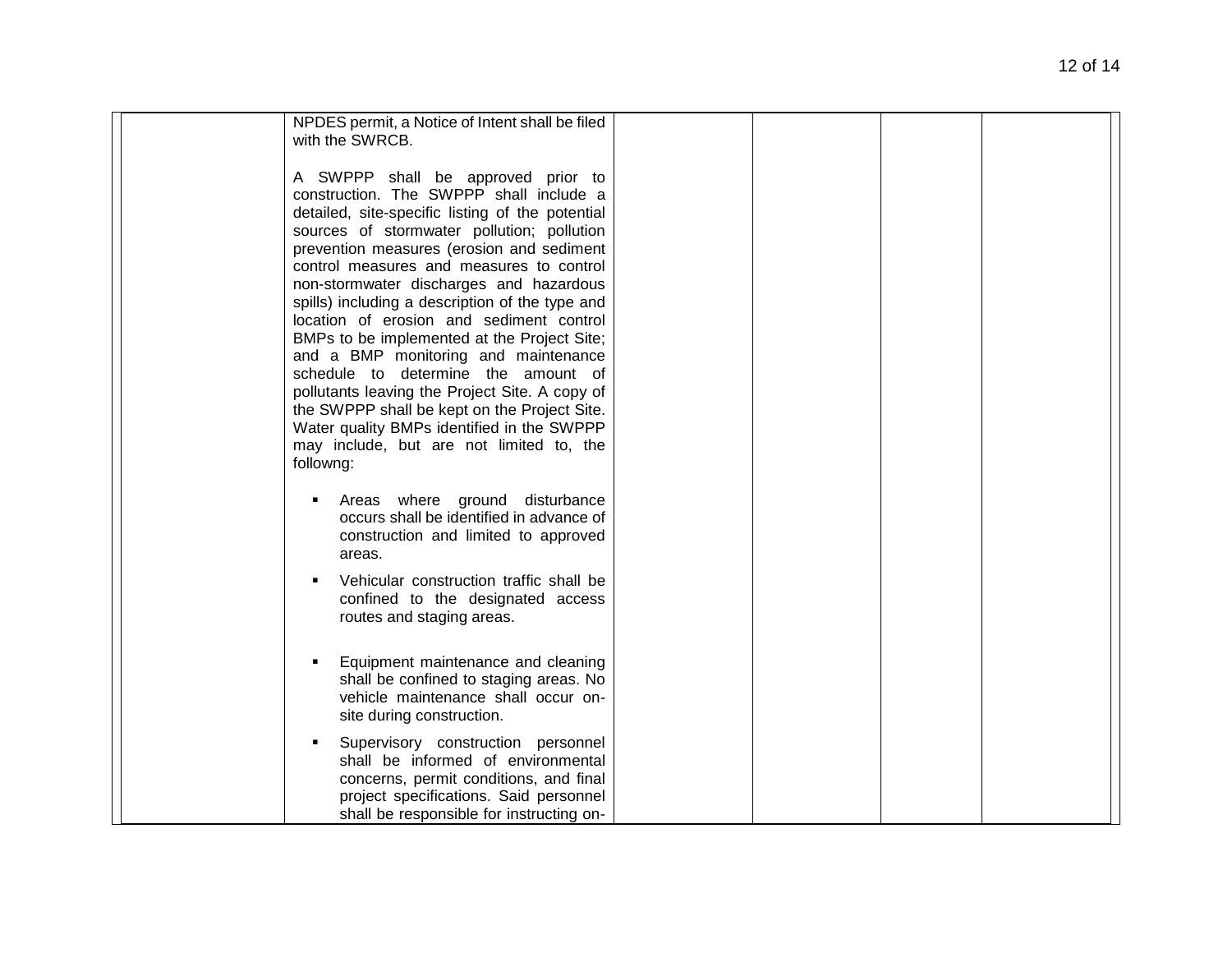| site work to meet the requirements of<br>the SWPPP including making sure<br>work is conducted outside of protected<br>trees' drip lines to the extent possible.                                                                                                                                                                              |
|----------------------------------------------------------------------------------------------------------------------------------------------------------------------------------------------------------------------------------------------------------------------------------------------------------------------------------------------|
| Disturbed areas shall be restored to<br>pre-construction contours to the extent<br>possible.                                                                                                                                                                                                                                                 |
| Hay/straw bales and silt fences shall<br>be used to control erosion during<br>stormwater runoff events.                                                                                                                                                                                                                                      |
| The highest quality soil shall be<br>salvaged, stored, and used for native<br>re-vegetation/seeding.                                                                                                                                                                                                                                         |
| Drainage gaps shall be implemented in<br>piles<br>topsoil<br>and<br>spoil<br>to<br>accommodate/reduce surface water<br>runoff.                                                                                                                                                                                                               |
| Sediment control measures shall be in<br>place prior to the onset of the rainy<br>season and will be maintained until<br>disturbed areas have been re-<br>vegetated. Erosion control structures<br>shall be in place and operational at the<br>end of each day if work activities occur<br>during the rainy season.                          |
| Fiber rolls shall be placed along the<br>perimeter of disturbed areas to ensure<br>sediment<br>and<br>other<br>potential<br>contaminants of concern are not<br>transported off-site or to open<br>trenches. Locations of fiber rolls will be<br>field adjusted as needed and according<br>to the advice of the certified SWPPP<br>inspector. |
| Vehicles and equipment stored in the<br>construction staging area shall be                                                                                                                                                                                                                                                                   |